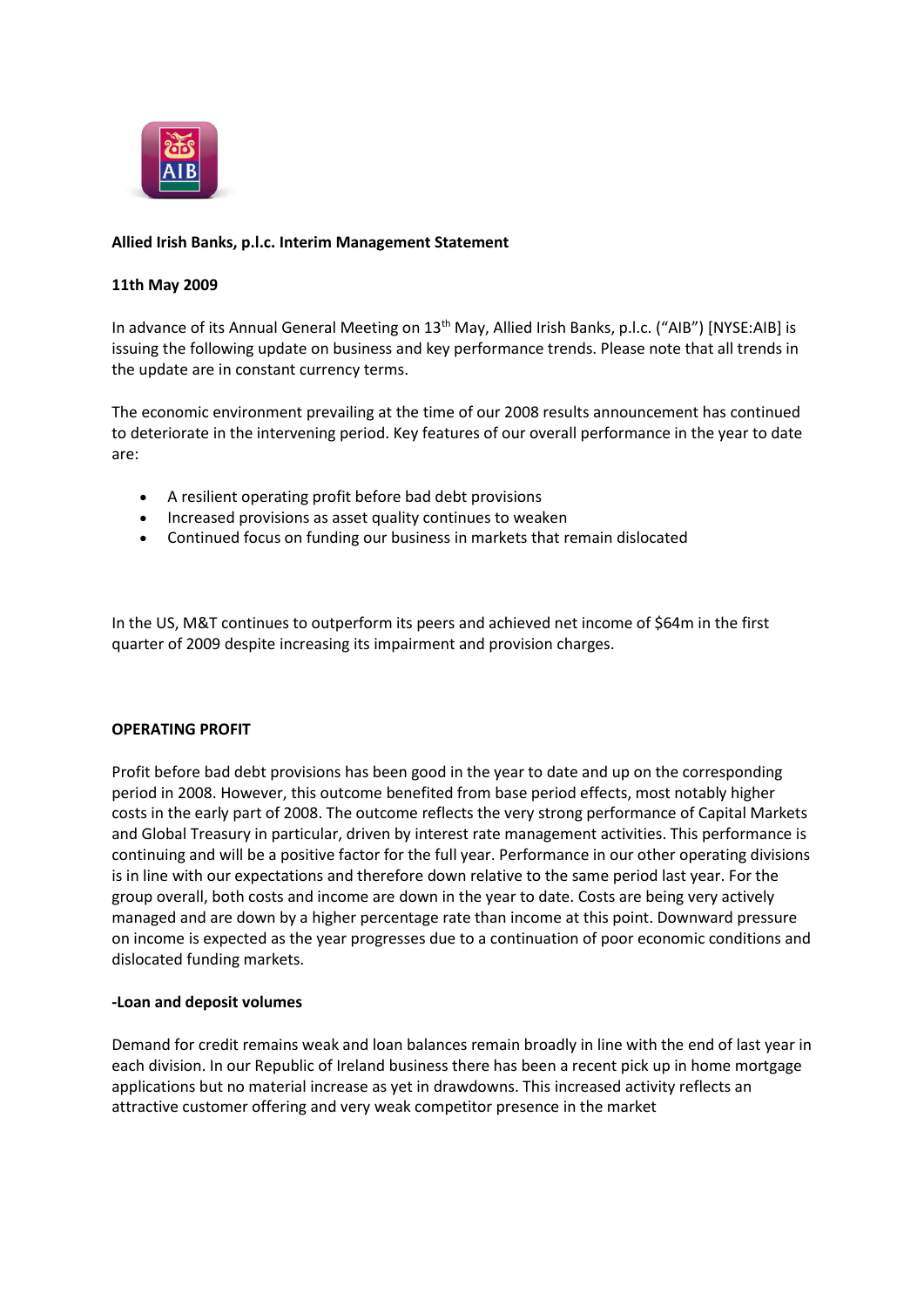Customer deposits have stabilised in recent weeks following some outflows earlier in the year. In the current recessionary conditions balances in current (money transmission) accounts have reduced. In Poland, our deposits are broadly stable and continue to exceed our loans.

Customer resources, which include deposit and current accounts, are down by around 10% in the first four months of this year. This mainly reflects seasonal factors and outflows from our foreign institutional deposit base earlier in the year and a reduction from what was a very strong position at the end of 2008. Customer resources were up c. 9% year on year at the end of the first quarter.

# **-Margins**

In highly competitive markets and a low interest rate environment, customer deposit margins continue to contract. The elevated price of wholesale market funding is also having an adverse effect on the net interest margin. Though negative effects are being partly offset by better margins on our lending, overall the net interest margin is expected to reduce this year.

## **-Non-Interest Income**

Lower fees from banking activity, investment banking and asset management and the cost of the Government Guarantee Scheme are expected to adversely affect non-interest income for the full year.

## **-Costs**

Cost management is a key priority in the current difficult revenue environment. All expense categories across our business are being closely monitored and controlled. The successful drive to reduce costs in 2008 is continuing; costs are significantly down in the first quarter of this year relative to the corresponding period in 2008 and we are also targeting a reduction for the full year 2009.

# **ASSET QUALITY**

At our 2008 results announcement on 2nd March we outlined a base case and a stress scenario. The bad debt charge in the first quarter of 2009 of close to €800m was a little ahead of the upper end of that base case. Conditions across our markets have worsened and there will be further pressure on the bad debt provision charge for full year 2009. All commentators broadly concur on the significant downward revisions to expectations for Irish economic activity and employment that have issued since the beginning of March. Therefore our key macro assumptions for Ireland are now more negative than in the stress scenario presented at our results announcement. The pace of change is increasing loan impairment and bad debt charges. This continuing factor means that the previous stress scenario charge is likely to be exceeded and we now expect our bad debt charge for 2009 to be around €4.3 bn, c. 325 basis points of average loans.

Group criticised loans (watch, vulnerable and impaired) have increased in the first quarter to c. €24.3 bn, an increase of close to €9 bn. Republic of Ireland division represents over 70% of the increase and c. 75% of the group bad debt charge. Increases continue to be heavily influenced by downgrades in the property, building and construction sector. When established and implemented, the National Asset Management Agency (NAMA) will seek to address problems in this sector. Informed by the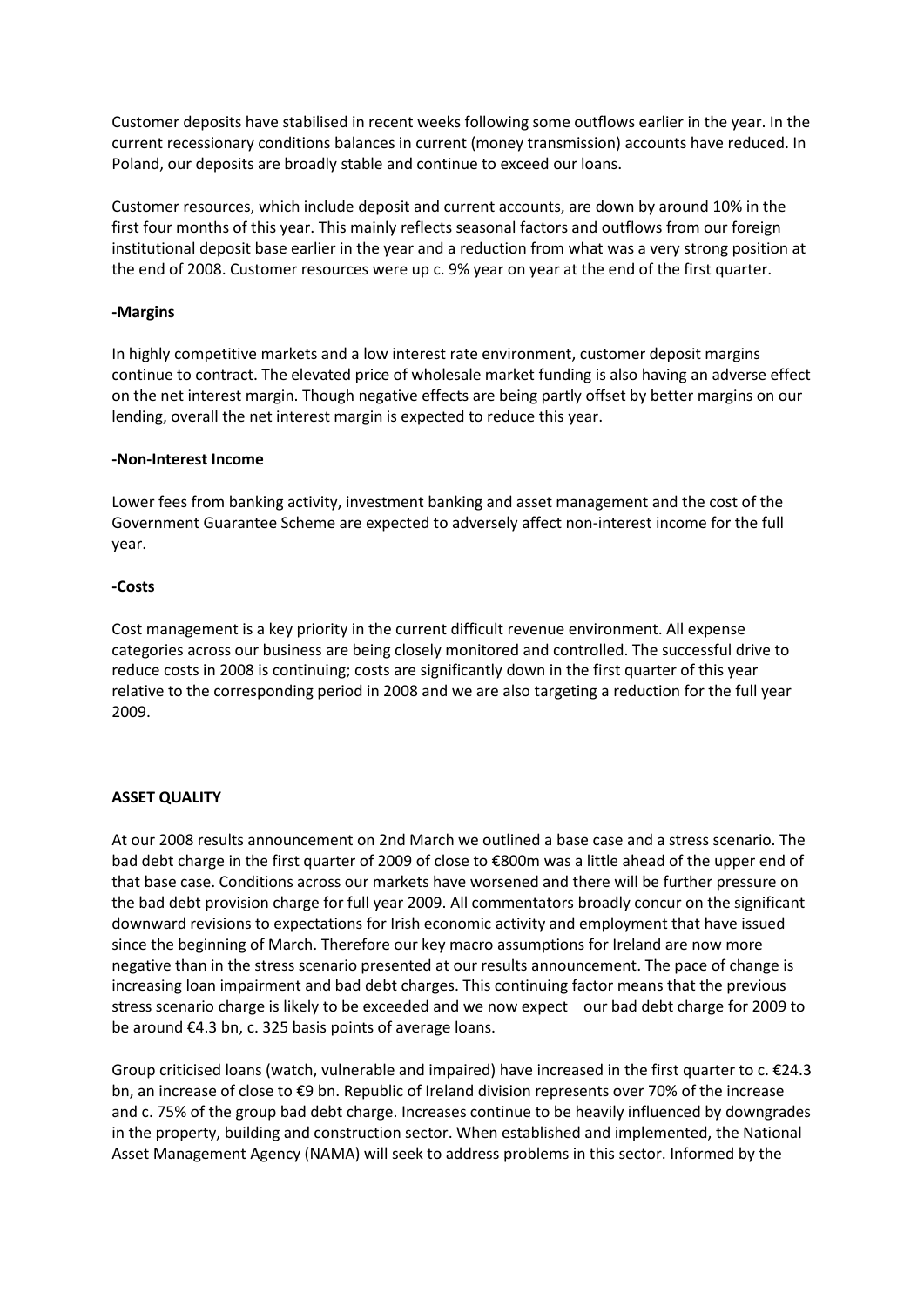deteriorating environment and evidenced by the increase in criticised loans, we are aggressively recognising impairment as it arises.

Increases in the levels of criticised loans in other sectors are now more evident in the Republic of Ireland. Mortgage arrears stand at c. 2.0% of total mortgages at the end of March up from c. 1.5% in December 2008 and impaired loans have increased to €234m. Pressure on employment is a key factor in these increases although the levels of arrears and impairment remain well below available industry average comparatives.

In our UK division, growth in impaired loans also primarily relates to the property, building & construction sector. That sector accounted for close to 90% of the bad debt charge for the first quarter. There is also deterioration in other portfolios in tough economic conditions with increasing pressure evident in the leisure sector.

In Capital Markets there has been some negative grade migration across portfolios though there are no material adverse trends in any particular sector or geography. Our Treasury portfolios continue to be subject to regular and intensive review and we remain satisfied that they will redeem at par.

There is some deterioration evident in our Polish loan book, most notably in the property and consumer cash loan portfolios. There is little current activity in the property market, as is the case in other countries, but the Polish market fundamentals remain relatively strong.

# **CAPITAL**

Our capital remains well in excess of regulatory requirements. Our core tier one capital ratio was c. 5.5% at the end of March and will be strengthened in the event that the €3.5 bn Government recapitalisation proposal is approved at the Extraordinary General Meeting on 13th May. We have previously announced our aim to further increase our core tier one capital by €1.5 bn and will advise progress on this initiative as it takes place.

The creation of NAMA will be a key event for the bank and the industry. We support this Government initiative and will work with the Government to expedite its implementation. It is premature at this point to estimate its effect on our capital.

# **FUNDING**

Despite challenging wholesale funding market conditions, we continue to source funds across currencies, geographies and products through a range of programmes. Our level of qualifying liquid assets / contingent funding continues to be above the regulatory requirement. We continue to develop contingent collateral and liquidity facilities to further support our funding agenda. Market conditions improved during April and we successfully increased our existing Government guaranteed issue maturing in September 2010 by €1 bn to €3 bn. There was good demand for the issue and overseas investors subscribed for 78% of the additional amount. We have also recently seen very good demand for private placements.

Over time, we continue to target a reducing loan to deposit ratio although the already referred to reduction in customer resources since the end of 2008 has subsequently increased that ratio.

Further details of our performance and outlook will be provided at our 2009 Interim Results announcement on 5th August.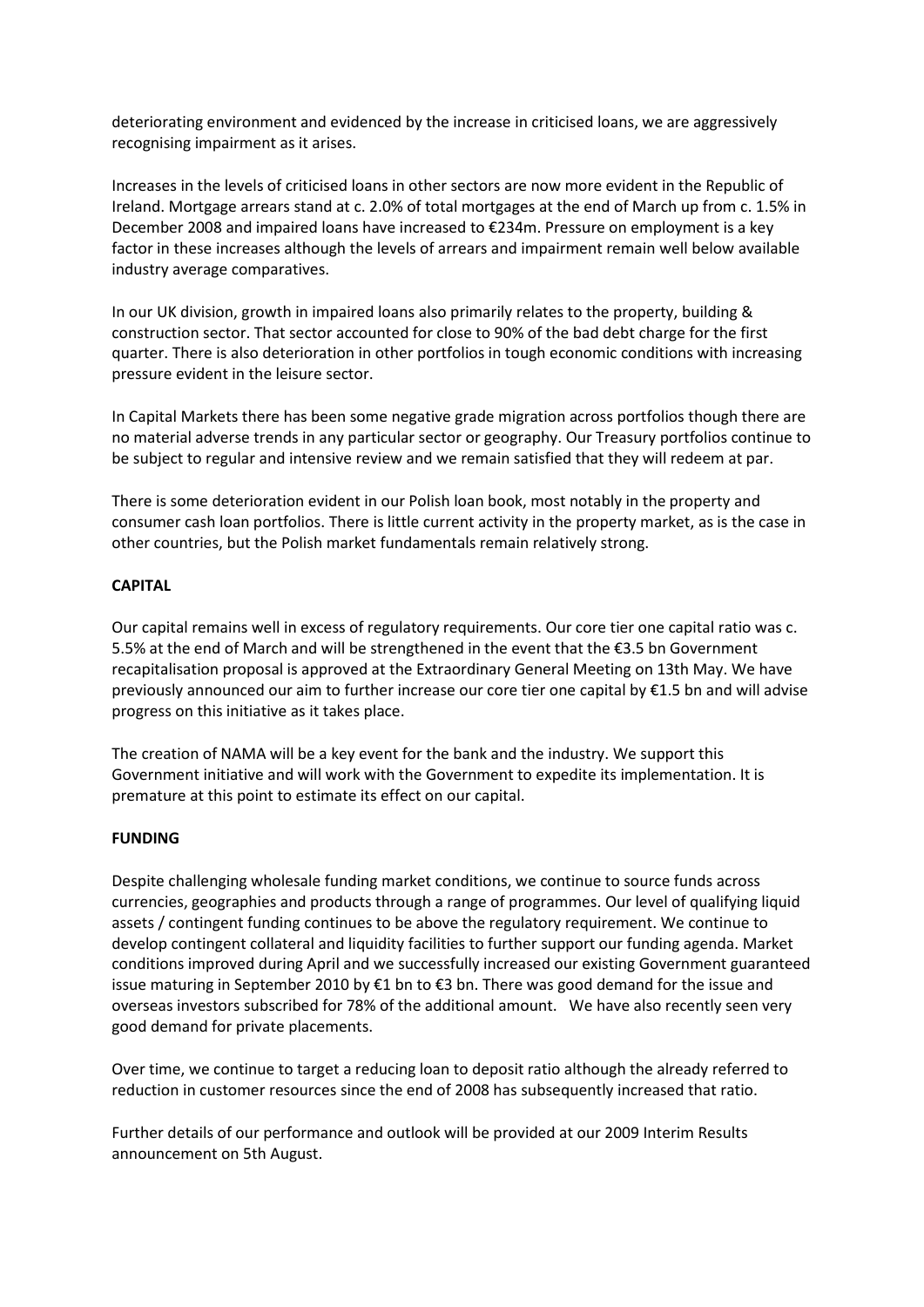-ENDS-

#### **For further information please contact:**

Alan Kelly General Manager, Group Finance AIB Group Bankcentre Ballsbridge Dublin 4 Tel: +353-1-6600311 Ext 12162

or

Catherine Burke Head of Corporate Relations AIB Group Bankcentre Ballsbridge Dublin 4 Tel: +353-1-6600311 Ext 13894

#### **Forward-looking statements**

This document contains certain forward-looking statements within the meaning of the United States Private Securities Litigation Reform Act of 1995 with respect to the financial condition, results of operations and business of the Group and certain of the plans and objectives of the Group. In particular, certain statements with regard to management objectives, trends in results of operations, margins, risk management, competition and the impact of changes in Financial Reporting Standards are forward-looking in nature. These forward-looking statements can be identified by the fact that they do not relate only to historical or current facts. Forward looking statements sometimes use words such as 'aim', 'anticipate', 'target', 'expect', 'estimate', 'intend', 'plan', 'goal', 'believe', or other words of similar meaning. Examples of forward-looking statements include among others, statements regarding the Group's future financial position, income growth, business strategy, projected costs, capital position, estimates of capital expenditures, and plans and objectives for future operations. Because such statements are inherently subject to risks and uncertainties, actual results may differ materially from those expressed or implied by such forward-looking information. By their nature, forward-looking statements involve risk and uncertainty because they relate to events and depend on circumstances that will occur in the future. There are a number of additional factors that could cause actual results and developments to differ materially from those expressed or implied. These factors include, but are not limited to, changes in economic conditions globally and in the regions in which the Group conducts its business, changes in fiscal or other policies adopted by various governments and regulatory authorities, the effects of competition in the geographic and business areas in which the Group conducts its operations, the ability to increase market share and control expenses, the effects of changes in taxation or accounting standards and practices, acquisitions, future exchange and interest rates and the success of the Group in managing these events. Any forward-looking statements made by or on behalf of the Group speak only as of the date they are made.